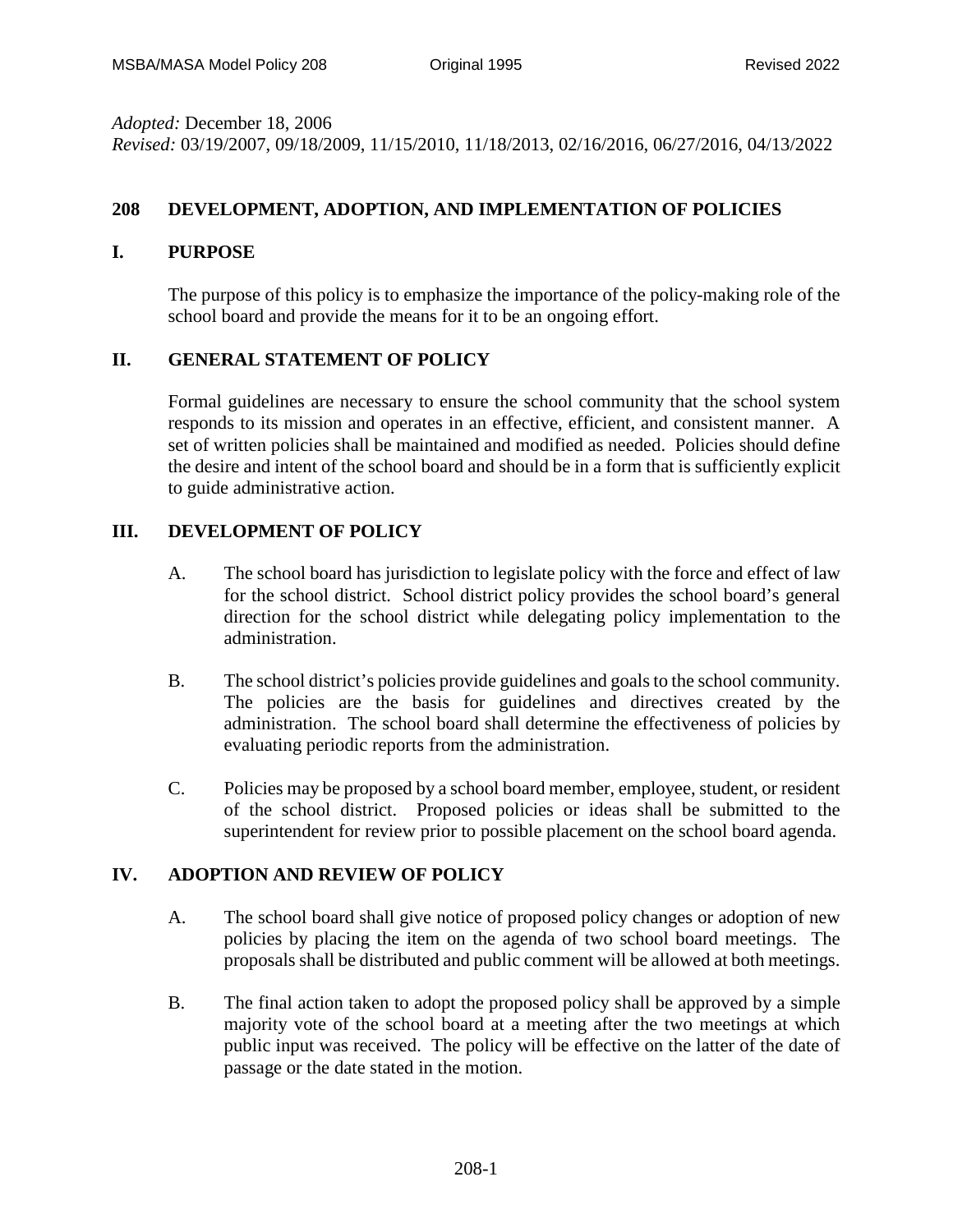- C. In an emergency, a new or modified policy may be adopted by a majority vote of a quorum of the school board in a single meeting. A statement regarding the emergency and the need for immediate adoption of the policy shall be included in the minutes. The policy adopted in an emergency shall expire within one year following the emergency action unless the policy adoption procedure stated above is followed and the policy is reaffirmed. The school board shall have discretion to determine what constitutes an emergency.
- D. If a policy is modified with minor changes that do not affect the substance of the policy or because of a legal change over which the school board has no control, the modified policy may be approved at one meeting at the discretion of the school board.

## **V. IMPLEMENTATION OF AND ACCESS TO POLICY**

- A. The superintendent shall be responsible for implementing school board policies, other than the policies that cover how the school board will operate. The superintendent shall develop administrative guidelines and directives to provide greater specificity and consistency in the process of implementation. These guidelines and directives, including employee and student handbooks, shall be subject to annual review and approval by the school board.
- B. Each school board member shall have access to school district policies. A copy of the school district policies shall be placed in the office of each school attendance center and in the central school district office and shall be available for reference purposes to other interested persons.
- C. The superintendent, employees designated by the superintendent, and individual school board members shall be responsible for keeping the policy current.
- D. The school board shall review policies at least once every three years. The superintendent shall be responsible for developing a system of periodic review, addressing approximately one third of the policies annually. In addition, the school board shall review the following policies annually: 410 Family and Medical Leave Policy; 413 Harassment and Violence; 414 Mandated Reporting of Child Neglect or Physical or Sexual Abuse; 415 Mandated Reporting of Maltreatment of Vulnerable Adults; 506 Student Discipline; 514 Bullying Prohibition Policy; 522 Student Sex Nondiscrimination; 524 Internet Acceptable Use and Safety Policy; 616 School District System Accountability; and 806 Crisis Management Policy.
- E. When no school board policy exists to provide guidance on a matter, the superintendent is authorized to act appropriately under the circumstances keeping in mind the mission, educational philosophy, and financial condition of the school district. Under such circumstances, the superintendent shall advise the school board of the need for a policy and present a recommended policy to the school board for approval.